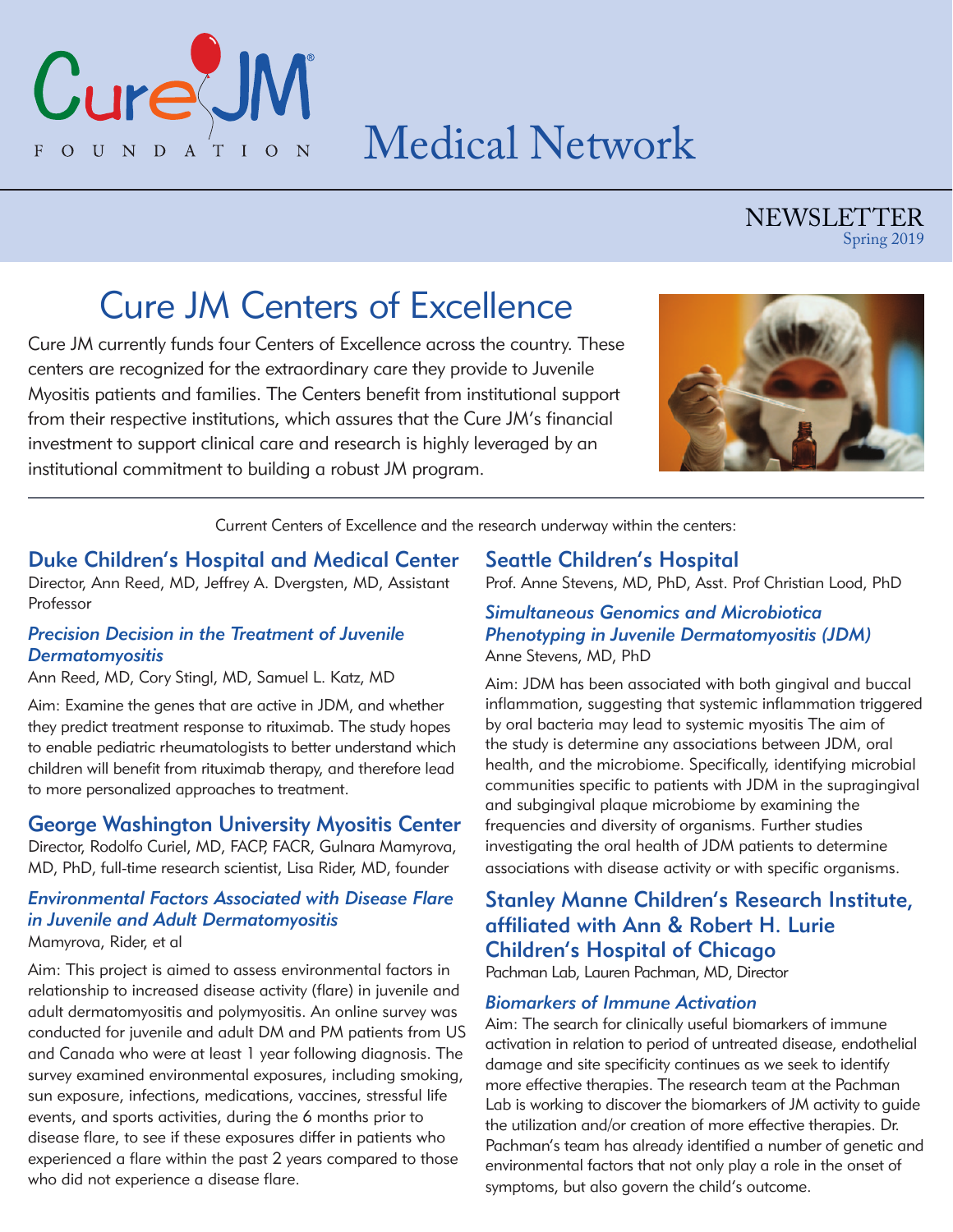# Understanding the Underlying Genetics of JM

We recognize the promise of genetic research and we've made it a strategic research priority. In 2017, we partnered with the Center for Applied Genomics (CAG) at Children's Hospital of Philadelphia (CHoP) on a study to understand the causes of JM. CAG maintains a pediatric biobank, which contains biospecimen samples, like blood and tissue, along with medical information of those that donated the samples. To date, over 100,000 families have voluntarily donated samples into the biobank and shared medical and survey information. This massive store of information makes CAG's pediatric biobank the world's largest of its kind.

The Cure JM-invested research is led by Hakon Hakonarson, PhD, MD and Charlly Kao, PhD. The team is using CAG's biobank, sequencing and genotying technologies, and analytical tools to discover which genes associate with JM, and develop an understanding of why mutations in those genes can contribute to the development of JM. The researchers hope the results will lead to new drugs and new treatments that will improve the lives of those living with JM.

In order to conduct a thorough study, the team needed samples from both patients and their families. More samples mean more information, and more information improves the chances of understanding what causes JM. As of January, 2019, about a hundred of Cure JM families have contributed to the study. During the last two National Family Conferences and several Walk Strong® events around the country, families filled out medical and family history paperwork and then gave blood or saliva. Samples were collected from JM patients, their siblings, parents, grandparents, and extended family.

"When conducting rare disease research, being able to collect samples from so many families is a unique opportunity," says Dr. Kao. "We were pleased that after just two visits to Cure JM conferences that we already collected samples from 300+ different individuals representing over 70 families. This speaks to the commitment, support, and enthusiasm of the Cure JM organization and their families."

Dr. Kao reports that they've made progress in the Cure-JM funded research, and plan to report early results in the coming months.

"We currently have encouraging preliminary results, and we are working on sequencing new families to replicate and search for other contributing genetic factors. Families where multiple members have a history of autoimmune disease or where more than one sibling or family member has/had JDM/JM are of particular interest and priority, since the genetic signals/contributions tend to be strongest in these settings. We anticipate at last some of these results will be available this summer to be presented at the Annual Medical Conference and Family Education Event in Chicago, and we project to submit for publication later this year."

# Committee Developing Clinical Trial Plan for Vamorolone in JM

Representatives of the Cure JM Foundation are designing a clinical trial for a potential steroid replacement for the treatment of Juvenile Dermatomyositis. The compound, Vamorolone, is currently in a Phase II clinical trial in 48 Duchenne Muscular Dystrophy children, and biomarker studies have suggested improved safety relative to prednisone.

Vamorolone is a dissociative steroid that retains anti-inflammatory activities while reducing or eliminating common side effects. Phase 1 clinical trial data was recently published: www.sciencedirect.com/science/article/ pii/S0039128X1830045X.

Cure JM is working with Vamorolone's sponsor, ReveraGen, to design a biomarker-focused "clinical de-risking" JDM trial. Cure JM Medical Advisory Board member Dr. Lauren Pachman serves as the co-principal investigator, Dr Kelly Rouster-Stevens is providing clinical leadership and the trial is being facilitated by ReveraGen's CEO Dr. Eric Hoffman.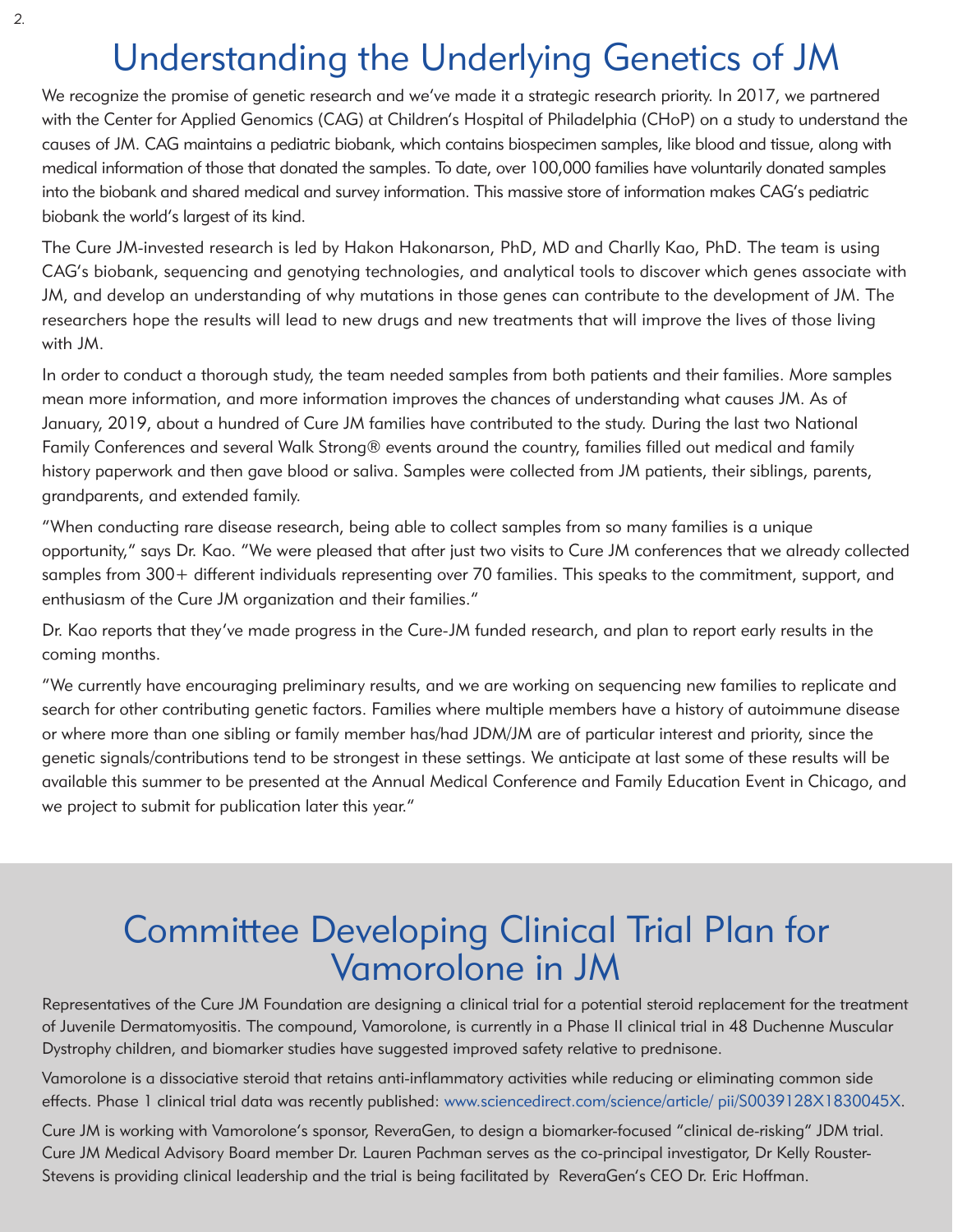## Cure JM Foundation Appoints First CSO

The Cure JM Foundation has appointed Andrew Heaton, PhD as its first Chief Scientific Officer.

Dr. Heaton brings a 30-year career in pharmaceutical discovery, development, and translational studies, and most recently served as the CEO and President of Heaton-Brown Life Sciences and Novogen North America. Dr. Heaton, ushered several oncology compounds from the laboratory through Phase I, II and III clinical trials.



Andrew Heaton, PhD

According to Cure JM Executive Director James Minow, "Andrew has exceptional experience and a strong track record of innovation in the fields of biotech, drug development and business development. His dedication to finding treatments to rare and life-threatening diseases and compassion for patients and families make him the ideal choice to lead our research program to the next level of achievement."

The CSO serves as Cure JM's science and research leader, proactively driving the growth and effectiveness of Cure JM's grants and clinical research program. In addition, the CSO provides strategic oversight, guidance, and leadership to the Cure JM Research Priorities. Dr. Heaton will serve as key staff to Cure JM's Research Committee and Medical Advisory Board.

Dr. Heaton received his Bachelor of Science degree from the University of Tasmania, his doctorate from James Cook University of North Queensland, his executive MBA from Melbourne Business School, and completed a sabbatical at Imperial College, London. Dr. Heaton is the senior author on over 100, globally granted-patents, covering a wide range of molecular architectures and diseases and has published multiple papers in peerreviewed scientific journals.

### Autoantibodies in Juvenile-Onset Myositis: Their Diagnostic Value and Associated Clinical Phenotype in A Large UK Cohort

### Sarah L. Tansley, Steania Simou, Neil McHugh, et al.

Aim: Juvenile myositis is a rare and heterogeneous disease. Diagnosis is often difficult but early treatment is important in reducing the risk of associated morbidity and poor outcomes. Myositis specific autoantibodies have been described in both juvenile and adult patients with myositis and can be helpful in dividing patients into clinically homogenous groups. The study seeks to explore the utility of myositis specific autoantibodies as diagnostic and prognostic biomarkers in patients with juvenile-onset disease.

"Our study highlights how myositis specific autoantibodies are now present in a majority of cases of juvenile-onset myositis, identify patterns of disease and will have an increasing role in earlier diagnosis. A major challenge now is making sure that the assays for routinely measuring these autoantibodies are reliable and more readily available for use in clinical practice," co-author, Neil McHugh, Professor of Pharmacoepidemiology at the Department of Pharmacy and Pharmacology, University of Bath.

# Register for the 2019 Update on Juvenile Myositis Care and Research

Cure JM Foundation and Ann & Robert H. Lurie Children's Hospital of Chicago are hosting the 2019 Update on Juvenile Myositis Care and Research on Friday, June 21, 2019 from 7:30 am - 3:30 pm at Ann & Robert H. Lurie Children's Hospital in Chicago.

This free conference is open to all physicians and members of the medical community with a special focus on those in pediatrics, rheumatology, dermatology, and neurology.

Learning Objectives:

- Identify best practices in diagnosing and treating patients with Juvenile Myositis (JM).
- Apply latest developments in myositis research to clinical care.
- Examine specialized management issues relevant to JM patients.
- Discuss JM case studies to make treatment plans to optimize care.

This event is FREE, and includes breakfast and lunch, but registration is required.

#### Register here:

www.curejm.org/medicalconference



2018 Conference Attendees